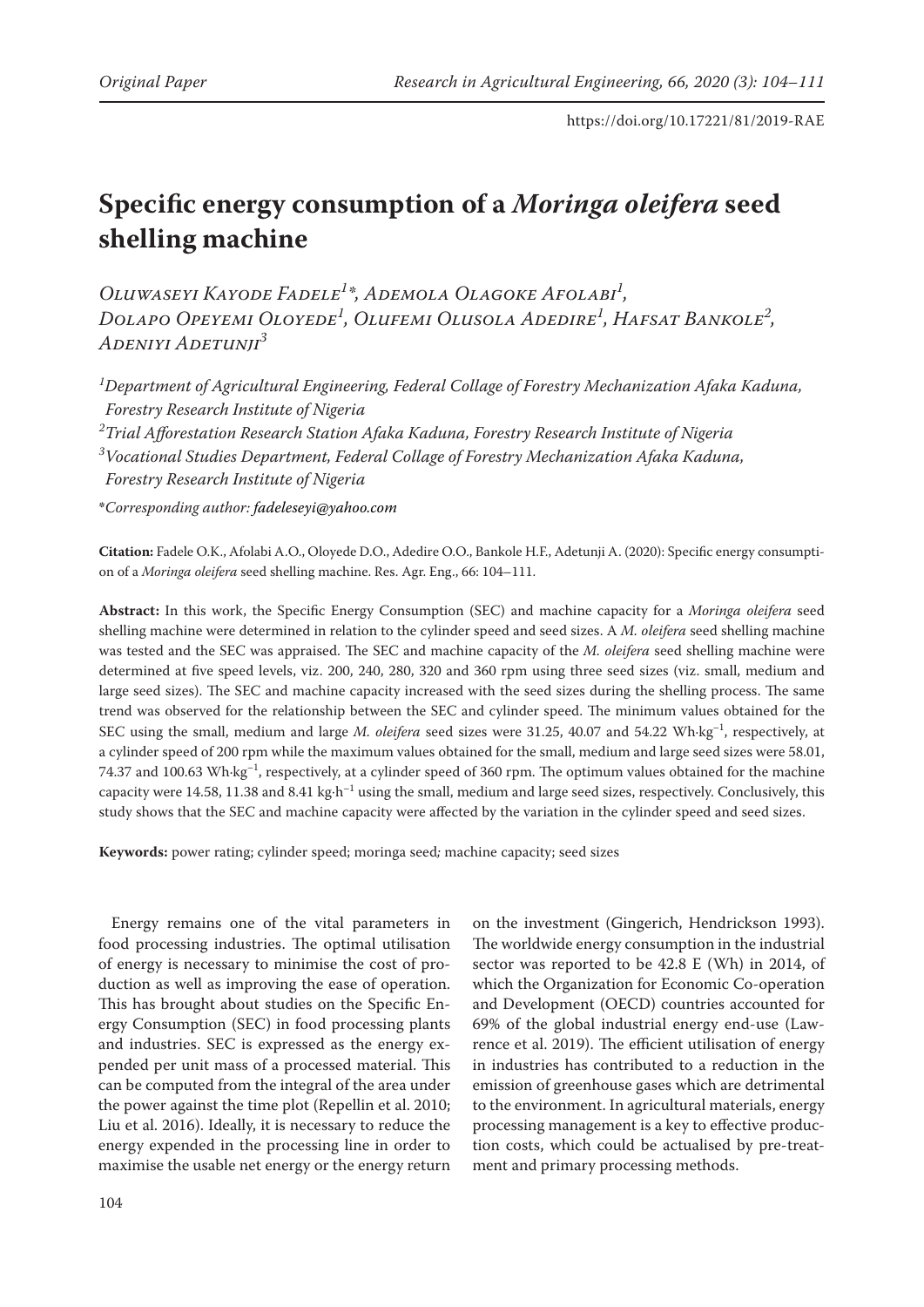There are various factors affecting the SEC in processing of agricultural materials, among which are the moisture content, crop morphology, operating conditions, processing mechanisms, pre-treatment methods and so on. In comminution processes, some factors such as the moisture content, the size of the product and the operational parameters (including the shaft speed and feed rate) have been reported to have a significant effect on the SEC (Mani et al. 2004; Bitra et al. 2009; Opáth 2014). Similarly, Das and Gupta (2005) reported the influence of crop parameters, such as the seed sizes and machine design on the SEC. It has also been reported that the presence of shells or hulls increases the specific mechanical energy during the oil extraction from seeds (Zheng et al. 2005). Therefore, shelling is necessary to prevent chemical processes from occurring during the oil extraction. Based on the findings, the specific mechanical energy for most oil-bearing seeds during the oil extraction process is relatively high when they are unshelled. Presently, moringa seeds are shelled manually at the rate of 700 NGN (\$1.52) per kilogram of the seed (Fakayode 2015; Fadele 2018), which is quite expensive. Gupta and Das (1999) showed the specific energy consumption for sunflower seed de-hulling to be 3.1  $\pm$  3.8 kJ·kg<sup>-1</sup> at a peripheral speed of 40.7  $\rm m\cdot s^{-1}$ and a feed rate of 100 kg⋅h<sup>-1</sup> using a medium seed size with a moisture content of 5.3%. Similarly, Kabutey et al. (2014) studied the energy requirement for the deformation of *Jatropha curcas* seeds in relation to their moisture content. Crop storage is another area where the SEC has been a concern as a result of the rising energy costs. The major challenge bedevilling the industrial sector of the Nigerian economy is the epileptic power supply and poor energy management. It is very important to identify some of the factors and process parameters that contribute to the energy management in the production line. This study aims to determine the effects of the cylinder speed and seed sizes on the specific energy consumption of a *Moringa oleifera* seed shelling machine.

### **MATERIAL AND METHODS**

**Sample preparation.** The moringa seeds for this research were purchased in Ibadan from the Moringa Farmers Association. The seeds were cleaned manually to get rid of all foreign materials such as the stone, pods, leaves and so on. The initial moisture content of the moringa seeds was found to be 10.75% (wet basis) using the recommended procedure by

the ASABE (American Society of Agricultural and Biological Engineers) (2008). The seeds were graded into three size categories, namely small, medium and large seed sizes using two screens having apertures of 11.42 and 12.93 mm (Fadele, Aremu 2018).

**Determination of machine capacity.** This is also referred to as the shelling rate. The capacity of the machine was evaluated as the quantity of the moringa seeds the machine could process within a specific time. This was determined using three grades of the *Moringa oleifera* seeds, viz. small, medium and large seed sizes. This was calculated using Equation (1) as performed by Fadele and Aremu (2017):

$$
C = \frac{Q}{t} \tag{1}
$$

where: *C* – the capacity of the machine (kg $\cdot$ h<sup>-1</sup>); *Q* – the mass of the processed seed (kg);  $t$  – the time taken to process the seeds (h).

**Measurement of power rating.** The power consumption of the *Moringa oleifera* shelling machine was determined using a current-voltage data logger (Logit LCV), which is similar to that of Liu et al. (2016). The logger takes readings of the current and voltage during the shelling operation at the cylinder speed levels of 200, 240, 280, 320 and 360 rpm. The consumption was evaluated from the readings obtained for both the current and voltage applying Equation (2):

$$
P = I \times V \tag{2}
$$

where:  $P$  – the power consumption (W);  $I$  – the alternating current (A);  $V$  – the alternating voltage (V).

**Determination of specific energy consumption.**  The specific energy consumption of the *M. oleifera* seed shelling machine was obtained from the power consumption and capacity of the machine using Equation (3) for the small, medium and large seed sizes:

$$
SEC = \frac{P}{C}
$$
 (3)

where: *SEC* – the specific energy consumption (Wh⋅kg<sup>-1</sup>); *P* – the power consumption (W); *C* – the capacity of the machine  $(kg \cdot h^{-1})$ .

**Statistical analysis.** The data obtained were analysed using Microsoft Word Excel (version 2007) and Design Expert (version 10). The total numbers of observations carried out during the optimisation of the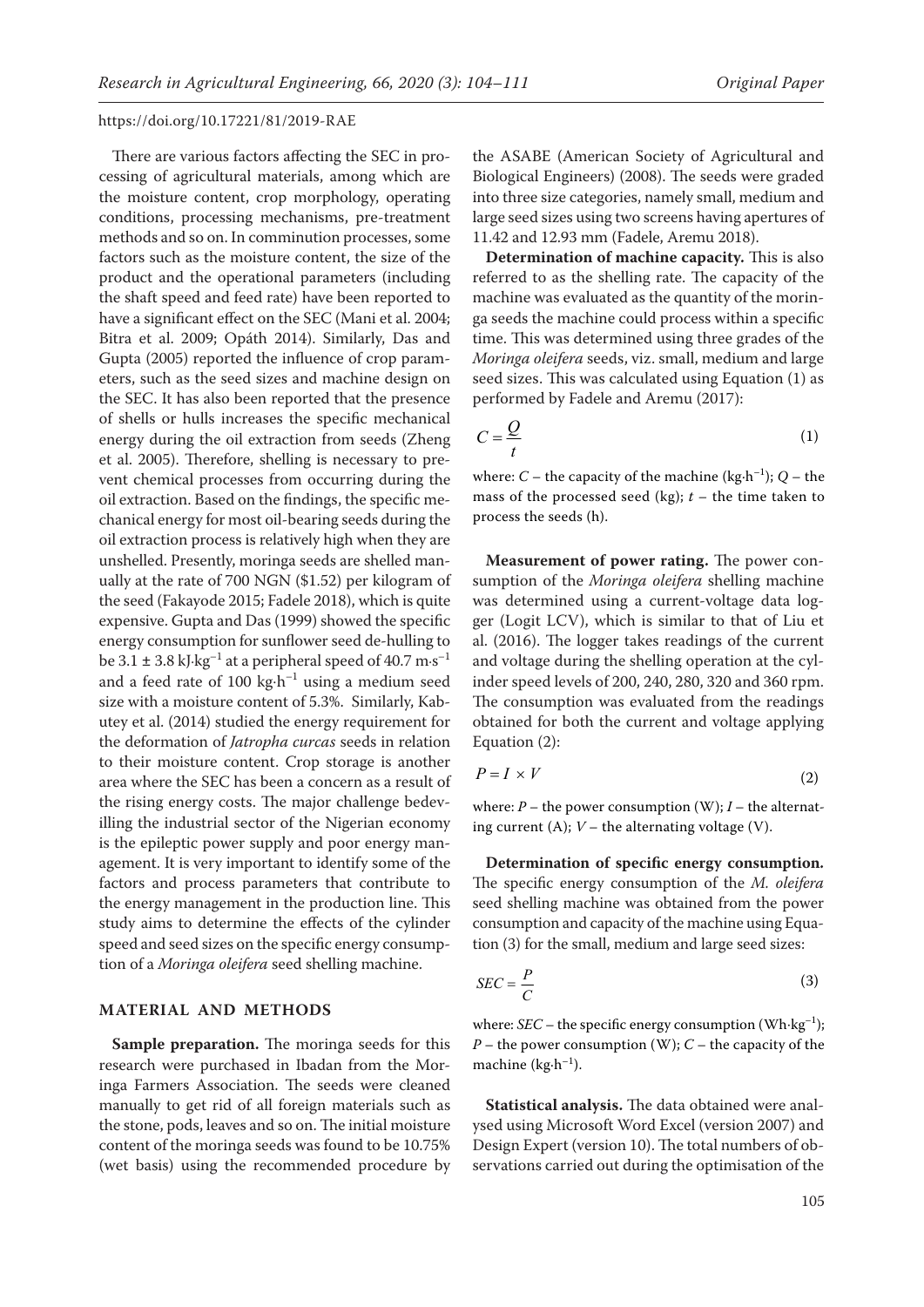*Moringa oleifera* seed shelling machine as reported by Fadele and Aremu (2018) were 32 runs with each run being replicated 3 times. The average values of the response, i.e., the capacity, was obtained for each of the seed sizes as shown in experimental plan generated using Design Expert in Table 1. The SEC was determined sequel to the optimisation process. The power rating of the *M. oleifera* seed shelling machine was obtained at 20 replicates for each cylinder speed as shown in Table 2.

# **RESULTS AND DISCUSSION**

**Capacity of the** *Moringa oleifera* **seed shelling machine.** The mean values obtained for the machine capacity were 10.98, 10.27 and 8.86 kg $\cdot$ h<sup>-1</sup> while the optimum values were 14.58, 11.38 and 8.41  $kg \cdot h^{-1}$  using the small, medium and large seed sizes as shown in Table 3. The relationship between the cylinder speed and machine capacity of the moringa seed shelling machine using the small, medium

|                  |                      | Responses                         |                                   |                                   |  |  |
|------------------|----------------------|-----------------------------------|-----------------------------------|-----------------------------------|--|--|
| Runs             | Cylinder speed (rpm) | small seed size                   | medium seed size                  | large seed size                   |  |  |
|                  |                      | $C_{\rm S}$ (kg·h <sup>-1</sup> ) | $C_{\rm M}$ (kg·h <sup>-1</sup> ) | $C_{\rm L}$ (kg·h <sup>-1</sup> ) |  |  |
| $\,1$            | 240                  | $8.7\,$                           | 9.02                              | $7.8\,$                           |  |  |
| $\boldsymbol{2}$ | 280                  | 9.9                               | 12.72                             | 11.8                              |  |  |
| 3                | 360                  | 12.75                             | 11.35                             | 11.7                              |  |  |
| 4                | 240                  | 11.39                             | 8.46                              | 8.8                               |  |  |
| 5                | 280                  | 11.98                             | 10.24                             | 8.6                               |  |  |
| 6                | 280                  | $10\,$                            | $11\,$                            | 9.7                               |  |  |
| 7                | 280                  | $10.01\,$                         | $10.52\,$                         | 8.9                               |  |  |
| $\,$ 8 $\,$      | 280                  | 11.75                             | 8.9                               | $8.2\,$                           |  |  |
| 9                | 200                  | 7.44                              | 9.64                              | 6.6                               |  |  |
| 10               | 280                  | $11.14\,$                         | 10.54                             | 9.4                               |  |  |
| $11\,$           | 240                  | 9.47                              | 8.66                              | $7.5\,$                           |  |  |
| 12               | 280                  | 11.16                             | 8.96                              | 8.7                               |  |  |
| 13               | 320                  | 10.42                             | 11.28                             | 9.8                               |  |  |
| 14               | 320                  | 12.65                             | 12.15                             | $11.0\,$                          |  |  |
| 15               | 240                  | 13.15                             | 12.31                             | 9.1                               |  |  |
| 16               | 240                  | 8.42                              | 8.08                              | 6.8                               |  |  |
| $17\,$           | 320                  | 15.13                             | 13.21                             | $11.8\,$                          |  |  |
| $18\,$           | 320                  | 13.78                             | 14.21                             | $10.1\,$                          |  |  |
| 19               | 280                  | 11.65                             | 10.23                             | 8.9                               |  |  |
| $20\,$           | 320                  | 9.66                              | 9.14                              | $8.0\,$                           |  |  |
| $21\,$           | 280                  | 8.02                              | 7.87                              | 6.7                               |  |  |
| 22               | 320                  | 9.95                              | 8.82                              | 7.9                               |  |  |
| 23               | 320                  | 11.07                             | $9.01\,$                          | $7.6\,$                           |  |  |
| $24\,$           | 280                  | $12\,$                            | 10.74                             | 9.4                               |  |  |
| 25               | 280                  | 9.13                              | 8.72                              | $7.2\,$                           |  |  |
| 26               | 240                  | 10.71                             | 8.16                              | $7.3\,$                           |  |  |
| $27\,$           | 240                  | $8.7\,$                           | 8.88                              | $7.3\,$                           |  |  |
| 28               | 280                  | 14.13                             | $11.11\,$                         | 9.3                               |  |  |
| 29               | 320                  | 12.78                             | 11.65                             | 11.2                              |  |  |
| 30               | 280                  | 9.74                              | 10.7                              | 8.7                               |  |  |
| $31\,$           | 280                  | 11.98                             | 10.45                             | 8.4                               |  |  |
| 32               | 240                  | 12.69                             | 11.8                              | 9.4                               |  |  |

Table 1. Plans of the experimental design for the capacity

 $C_S$ ,  $C_M$ ,  $C_L$  (kg·h<sup>-1</sup>) – the capacities obtained for the small, medium and large sizes of the *Moringa oleifera* seeds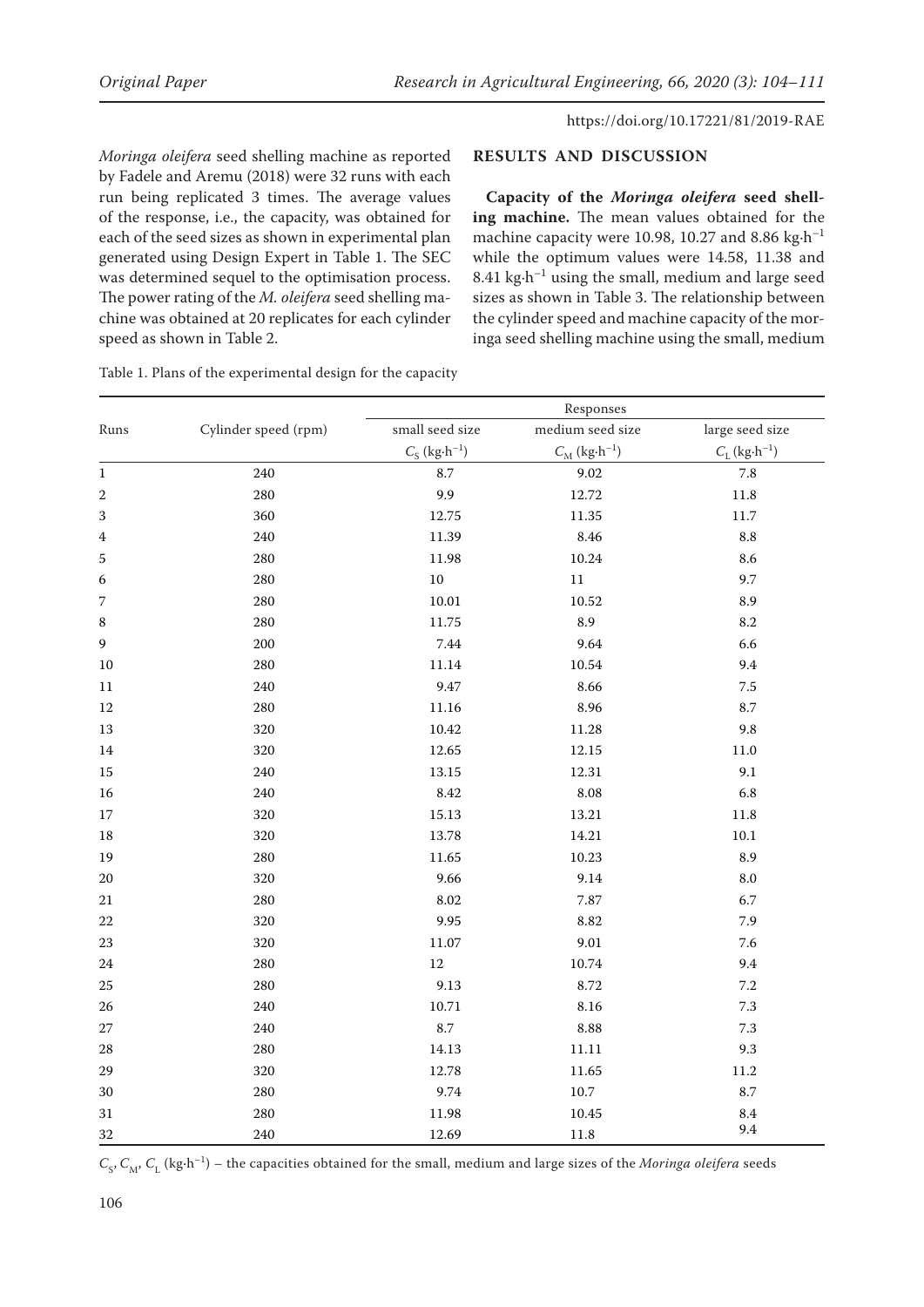| てんしょく こっしょう                                                           |
|-----------------------------------------------------------------------|
|                                                                       |
| l                                                                     |
| i<br>I                                                                |
|                                                                       |
|                                                                       |
| $\frac{1}{2}$                                                         |
|                                                                       |
|                                                                       |
|                                                                       |
| i<br>i                                                                |
|                                                                       |
|                                                                       |
|                                                                       |
|                                                                       |
|                                                                       |
|                                                                       |
|                                                                       |
| )                                                                     |
|                                                                       |
|                                                                       |
|                                                                       |
|                                                                       |
|                                                                       |
|                                                                       |
|                                                                       |
|                                                                       |
|                                                                       |
|                                                                       |
|                                                                       |
|                                                                       |
|                                                                       |
| .<br>ا                                                                |
|                                                                       |
| ١                                                                     |
|                                                                       |
|                                                                       |
|                                                                       |
|                                                                       |
|                                                                       |
|                                                                       |
|                                                                       |
|                                                                       |
| ì                                                                     |
|                                                                       |
| <b>Contractor</b>                                                     |
|                                                                       |
|                                                                       |
| ֧֖֖֚֚֚֝֟֘֝֬֝֬֝<br>֧֖֖֖֖֖֚֚֚֚֚֚֚֚֚֚֚֝<br>֧֖֖֖֖֖֖֚֚֚֚֚֚֚֚֚֚֚֚֚֚֝֩֩<br>ĺ |
|                                                                       |
|                                                                       |
|                                                                       |
| I                                                                     |
|                                                                       |
| $\overline{\phantom{a}}$                                              |
| -------<br>¢<br>١                                                     |
| ł                                                                     |
|                                                                       |
| Ē                                                                     |
|                                                                       |

| $P_1\left(\mathbb{W}\right)$<br>495.25<br>493.25<br>497.75<br>573.33<br>478.08<br>624.96<br>456.96<br>537.57<br>497.12<br>526.24<br>625.89<br>507.25<br>480.5<br>565.6<br>456<br>475<br>$200$ rpm<br>$V_1(V)$<br>201.6<br>197.3<br>192.2<br>199.2<br>197.7<br>191.2<br>202.4<br>201.9<br>202.9<br>190.4<br>199.1<br>198.1<br>199.1<br>190<br>190<br>202<br>$C_1(A)$<br>2.5<br>$2.5\,$<br>2.5<br>2.5<br>$2.\overline{3}$<br>2.5<br>2.7<br>2.9<br>2.4<br>2.6<br>2.4<br>2.6<br>2.5<br>$2.8\,$<br>3.1<br>Σ.<br>$\overline{10}$<br>$\overline{15}$<br>$\overline{a}$<br>$\mathbf{z}$<br>≌<br>口<br>$\sigma$ | 240 rpm<br>$\circ$<br>S<br>4<br>S<br>$\mathbf{\sim}$<br>S<br>Q<br>Ņ<br>210.<br>211.<br>214.<br>211.<br>213.<br>210.<br>210.<br>$\sum_{2}$<br>211<br>$C_p(A)$<br>3.8<br>3.9<br>3.6<br>3.5<br>3.6<br>3.9<br>3.6<br>3.6 | 820.56<br>757.08<br>740.95<br>757.08<br>833.04<br>814.34<br>760.32<br>762.84<br>$P_2\left( \mathbf{W}\right)$<br>$\overline{S}$ | $C_3(\mathcal{A})$<br>3.8<br>3.9 | 280 rpm<br>$V_3(V)$ |                              | $C_4(A)$ | 320 rpm<br>$V_4(V)$ |                                         |                    | 360 rpm    |                              |
|-------------------------------------------------------------------------------------------------------------------------------------------------------------------------------------------------------------------------------------------------------------------------------------------------------------------------------------------------------------------------------------------------------------------------------------------------------------------------------------------------------------------------------------------------------------------------------------------------------|----------------------------------------------------------------------------------------------------------------------------------------------------------------------------------------------------------------------|---------------------------------------------------------------------------------------------------------------------------------|----------------------------------|---------------------|------------------------------|----------|---------------------|-----------------------------------------|--------------------|------------|------------------------------|
|                                                                                                                                                                                                                                                                                                                                                                                                                                                                                                                                                                                                       |                                                                                                                                                                                                                      |                                                                                                                                 |                                  |                     |                              |          |                     |                                         |                    |            |                              |
|                                                                                                                                                                                                                                                                                                                                                                                                                                                                                                                                                                                                       |                                                                                                                                                                                                                      |                                                                                                                                 |                                  |                     | $P_3\left(\mathbf{W}\right)$ |          |                     | $P_4^{\vphantom{\dagger}}(\mathcal{W})$ | $C_5(\mathcal{A})$ | $V_{5}(V)$ | $P_5\left(\mathbb{W}\right)$ |
|                                                                                                                                                                                                                                                                                                                                                                                                                                                                                                                                                                                                       |                                                                                                                                                                                                                      |                                                                                                                                 |                                  | 202.8               | 770.64                       | 3.4      | 213.1               | 724.54                                  | 3.8                | 216        | 820.8                        |
|                                                                                                                                                                                                                                                                                                                                                                                                                                                                                                                                                                                                       |                                                                                                                                                                                                                      |                                                                                                                                 |                                  | $201.7$             | 786.63                       | 3.7      | 213.9               | 791.43                                  | 3.7                | 216.3      | 800.31                       |
|                                                                                                                                                                                                                                                                                                                                                                                                                                                                                                                                                                                                       |                                                                                                                                                                                                                      |                                                                                                                                 |                                  | 202.9               | 649.28                       | 3.6      | 214.6               | 772.56                                  | 3.6                | 216.7      | 780.12                       |
|                                                                                                                                                                                                                                                                                                                                                                                                                                                                                                                                                                                                       |                                                                                                                                                                                                                      |                                                                                                                                 |                                  | 201.7               | 605.1                        | 3.7      | 214.3               | 792.91                                  | 3.8                | 215.4      | 818.52                       |
|                                                                                                                                                                                                                                                                                                                                                                                                                                                                                                                                                                                                       |                                                                                                                                                                                                                      |                                                                                                                                 | 2.8                              | 200.8               | 562.24                       | 3.9      | 214                 | 834.6                                   | 3.8                | 215.1      | 817.38                       |
|                                                                                                                                                                                                                                                                                                                                                                                                                                                                                                                                                                                                       |                                                                                                                                                                                                                      |                                                                                                                                 | 2.7                              | 201.6               | 544.32                       | 3.8      | 213.5               | 811.3                                   | 3.8                | 215.5      | 818.9                        |
|                                                                                                                                                                                                                                                                                                                                                                                                                                                                                                                                                                                                       |                                                                                                                                                                                                                      |                                                                                                                                 | 2.7                              | 200.1               | 540.27                       | 3.7      | 213.6               | 790.32                                  | 3.7                | 215.9      | 798.83                       |
|                                                                                                                                                                                                                                                                                                                                                                                                                                                                                                                                                                                                       |                                                                                                                                                                                                                      |                                                                                                                                 | 3.7                              | 201.9               | 747.03                       | 3.6      | 214.2               | 771.12                                  | 3.7                | 214.6      | 794.02                       |
|                                                                                                                                                                                                                                                                                                                                                                                                                                                                                                                                                                                                       | m<br>213.<br>$3.7\,$                                                                                                                                                                                                 | 789.95                                                                                                                          | 3.4                              | 201.1               | 683.74                       | 3.5      | 213.8               | 748.3                                   | 3.6                | 215.8      | 776.88                       |
|                                                                                                                                                                                                                                                                                                                                                                                                                                                                                                                                                                                                       | 4<br>213.                                                                                                                                                                                                            | 682.88                                                                                                                          | 3.6                              | 202                 | 727.2                        | 3.7      | 213.6               | 790.32                                  | 3.6                | 214.7      | 772.92                       |
|                                                                                                                                                                                                                                                                                                                                                                                                                                                                                                                                                                                                       | 214<br>$3.\overline{3}$<br>$3.\overline{6}$                                                                                                                                                                          | 770.4                                                                                                                           | 2.7                              | 201.9               | 545.13                       | 3.9      | 214.2               | 835.38                                  | 3.6                | 214.7      | 772.92                       |
|                                                                                                                                                                                                                                                                                                                                                                                                                                                                                                                                                                                                       | ⊣<br>213.<br>3.9                                                                                                                                                                                                     | 831.09                                                                                                                          | 2.6                              | $200.5$             | 521.3                        | 3.8      | 213.9               | 812.82                                  | 3.9                | 215.4      | 840.06                       |
|                                                                                                                                                                                                                                                                                                                                                                                                                                                                                                                                                                                                       | 214<br>3.5                                                                                                                                                                                                           | 749                                                                                                                             | 2.6                              | 200.9               | 522.34                       | 3.5      | 213.2               | 746.2                                   | 3.6                | 216.3      | 778.68                       |
|                                                                                                                                                                                                                                                                                                                                                                                                                                                                                                                                                                                                       | 213.<br>3.6                                                                                                                                                                                                          | 767.16                                                                                                                          | 3.6                              | 200.9               | 723.24                       | 3.5      | 213.5               | 747.25                                  | 3.9                | 214.8      | 837.72                       |
|                                                                                                                                                                                                                                                                                                                                                                                                                                                                                                                                                                                                       | S<br>212.<br>$\frac{1}{4}$                                                                                                                                                                                           | 870.43                                                                                                                          | 3.7                              | 201.3               | 744.81                       | 3.4      | 212.8               | 723.52                                  | 3.8                | 214.3      | 814.34                       |
|                                                                                                                                                                                                                                                                                                                                                                                                                                                                                                                                                                                                       | S<br>212.<br>3.7                                                                                                                                                                                                     | 785.51                                                                                                                          | 3.6                              | 200.8               | 722.88                       | 3.5      | 214.2               | 749.7                                   | 3.8                | 215.6      | 819.28                       |
| 502.75<br>201.1<br>2.5<br>$\overline{17}$                                                                                                                                                                                                                                                                                                                                                                                                                                                                                                                                                             | Ņ<br>212.<br>3.7                                                                                                                                                                                                     | 786.99                                                                                                                          | 3.6                              | 202.7               | 729.72                       | 3.4      | 213.2               | 724.88                                  | 3.6                | 215.6      | 776.16                       |
| 603.9<br>201.3<br>$\frac{8}{18}$                                                                                                                                                                                                                                                                                                                                                                                                                                                                                                                                                                      | $\mathbf{\mathcal{C}}$<br>213<br>3.8                                                                                                                                                                                 | 810.16                                                                                                                          | 2.5                              | 201.9               | 504.75                       | 3.7      | 213.4               | 789.58                                  | 3.6                | 217.1      | 781.56                       |
| 542.97<br>201.1<br>$\overline{0}$                                                                                                                                                                                                                                                                                                                                                                                                                                                                                                                                                                     | $^{\circ}$<br>213.                                                                                                                                                                                                   | 833.82                                                                                                                          |                                  | 202.8               | 608.4                        | 3.6      | 212.4               | 764.64                                  | 3.9                | 217        | 846.3                        |
| 543.24<br>201.2<br>2.7<br>$\Omega$                                                                                                                                                                                                                                                                                                                                                                                                                                                                                                                                                                    | $\overline{\phantom{0}}$<br>213<br>3.4                                                                                                                                                                               | 724.54                                                                                                                          | 2.5                              | 204.3               | 510.75                       | 3.6      | 212                 | 763.2                                   | 3.6                | 216.2      | 778.32                       |

S.N. – serial number;  $C_1$ –  $C_5(A)$  – the logged current;  $V_1 - V_5(V)$  – voltage;  $P_1 - P_5(W)$  – power rating at the cylinder speed of 200, 240, 280, 320 and 360 rpm, respectively S.N. – serial number; *C*1– *C*5 (A) – the logged current; *V*1 – *V*5 (V) – voltage; *P*1 – *P*5 (W) – power rating at the cylinder speed of 200, 240, 280, 320 and 360 rpm, respectively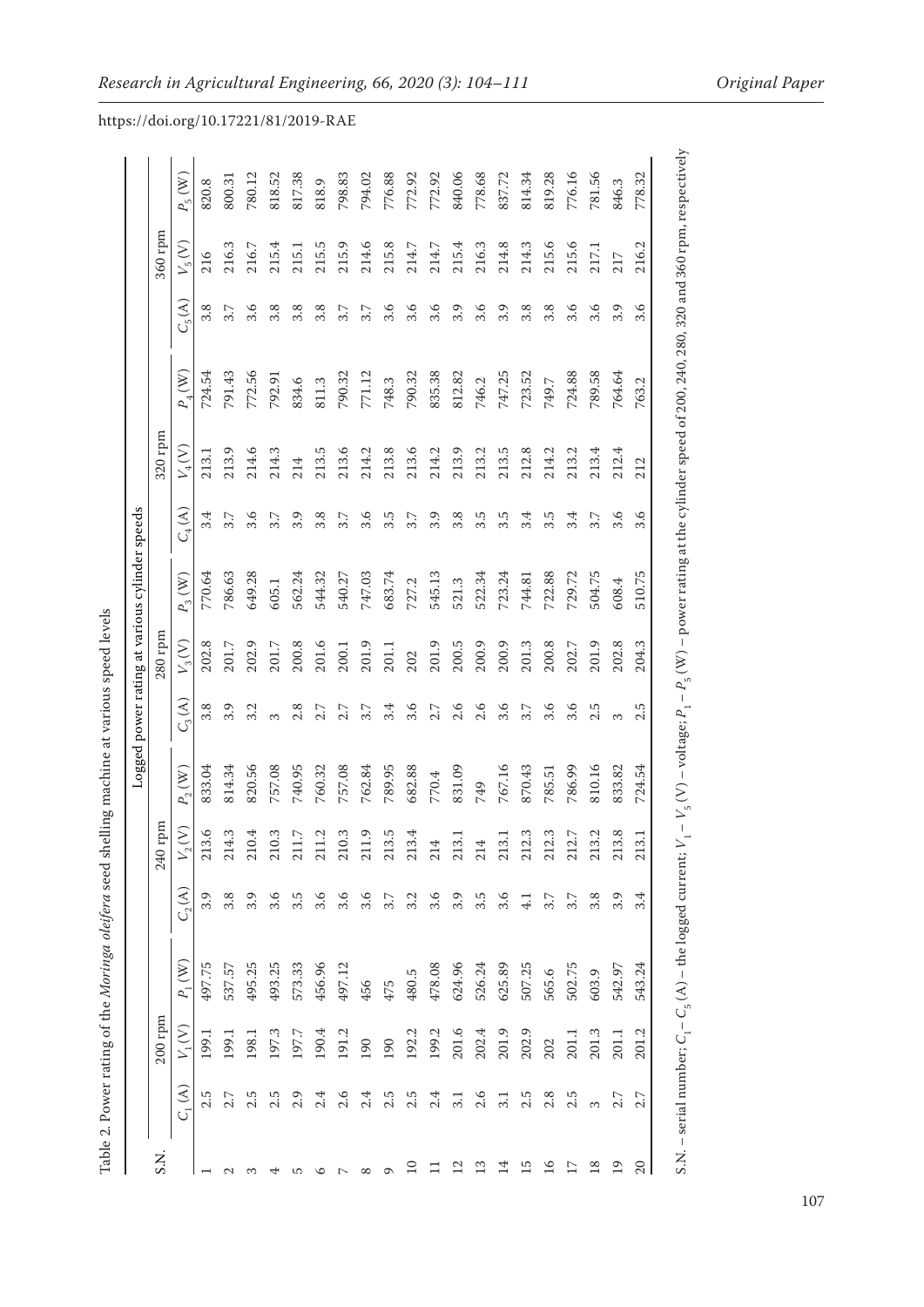|            |                     |         |         |       | Machine capacity ( $kg \cdot h^{-1}$ ) |       |       |
|------------|---------------------|---------|---------|-------|----------------------------------------|-------|-------|
| Seed sizes | No. of observations | minimum | maximum | mean  | optimum value                          | SD    | ratio |
| Small      | 32                  | 7.44    | 15.13   | 10.98 | 14.58                                  | 1.484 | 2.03  |
| Medium     | 32                  | 7.87    | 14.21   | 10.27 | 11.38                                  | 1.625 | 1.81  |
| Large      | 32                  | 6.6     | 11.8    | 8.86  | 8.41                                   | 1.484 | 1.78  |

Table 3. Capacity of the *Moringa oleifera* seed shelling machine for the small, medium and large seed sizes

and large seed sizes is depicted by Figure 1. The machine capacity using all the seed sizes followed an increasing trend with the cylinder speed, which is in agreement with that of Dalha (2013) in the decortications of the groundnut and cowpea. Sobowale et al. (2016) obtained 9.56 kg $\cdot$ h<sup>-1</sup> as the capacity of a melon seed shelling machine while Ojolo et al. (2010) reported 15.57 kg $\cdot$ h<sup>-1</sup> as the machine capacity of a cashew nut shelling machine. Singh et al. (2013) also reported a machine capacity of 5 kg $\cdot$ h<sup>-1</sup> for a musk melon shelling machine. The capacity of a groundnut decorticator was reported to range from  $10-20$  kg $\cdot$ h<sup>-1</sup> (FAO 2002). The optimum capacity agrees with the values obtained by other researchers. Figure 2 shows the relationship between *M. oleifera* seed sizes and the machine capacity. The machine capacity tends to reduce with an increase in the seed sizes. This could be as a result of the void spaces between the kernel of the seed and its shell. The size of the seed does not commensurate with that of the kernel; the seed might appear to be large while the enclosed kernel is small. The capacity of the *M. oleifera* seed shelling machine was observed to be significantly affected by the variation in the *M. oleifera* seed sizes as indicated by the statisti-



capacity of the seed shelling machine using the small,  $\rightarrow$  90, 8 large *Moringa oleifera* seed sizes medium and large *Moringa oleifera* seed sizes Figure 1. Relationship between the cylinder speed and the



Figure 2. Relationship between the *Moringa oleifera* seed sizes and the capacity Figure 2. Relationship between the *Moringa oleifera* seed sizes and the capacity

cal analysis presented in Table 4. The mathematical relationship between the capacity and the cylinder speed can be expressed by the following regression equations (Equations 4–6):

$$
C_s = -10.48 + 0.125CS - 0.000168 (CS)^2
$$
\n
$$
R^2 = 0.96
$$
\n(4)

$$
C_{\rm m} = 6.73 + 0.013CS
$$
  

$$
R^2 = 0.87
$$
 (5)

$$
C_1 = 0.65 + 0.030CS
$$
  

$$
R^2 = 0.97
$$
 (6)

where:  $C_{\rm s}$  – the capacity of the machine using a small seed size (kg⋅h<sup>-1</sup>);  $C_m$  – the capacity of the machine using a medium seed size (kg⋅h<sup>-1</sup>);  $C_1$  – the capacity of the machine using a large seed size (kg⋅h<sup>-1</sup>);  $CS$  – the cylinder speed (rpm).

The coefficient of determination  $(R^2)$  obtained for the three different seed sizes were found to be 0.96, 0.87 and 0.97 for relationship between the capacity and the cylinder speed using the small, medium and large *M. oleifera* seed sizes, respectively. This shows 13 that the variation in the cylinder speed accounts for 96, 87 and 97% of the total responses in the capacity for small, medium and large seed sizes, respectively.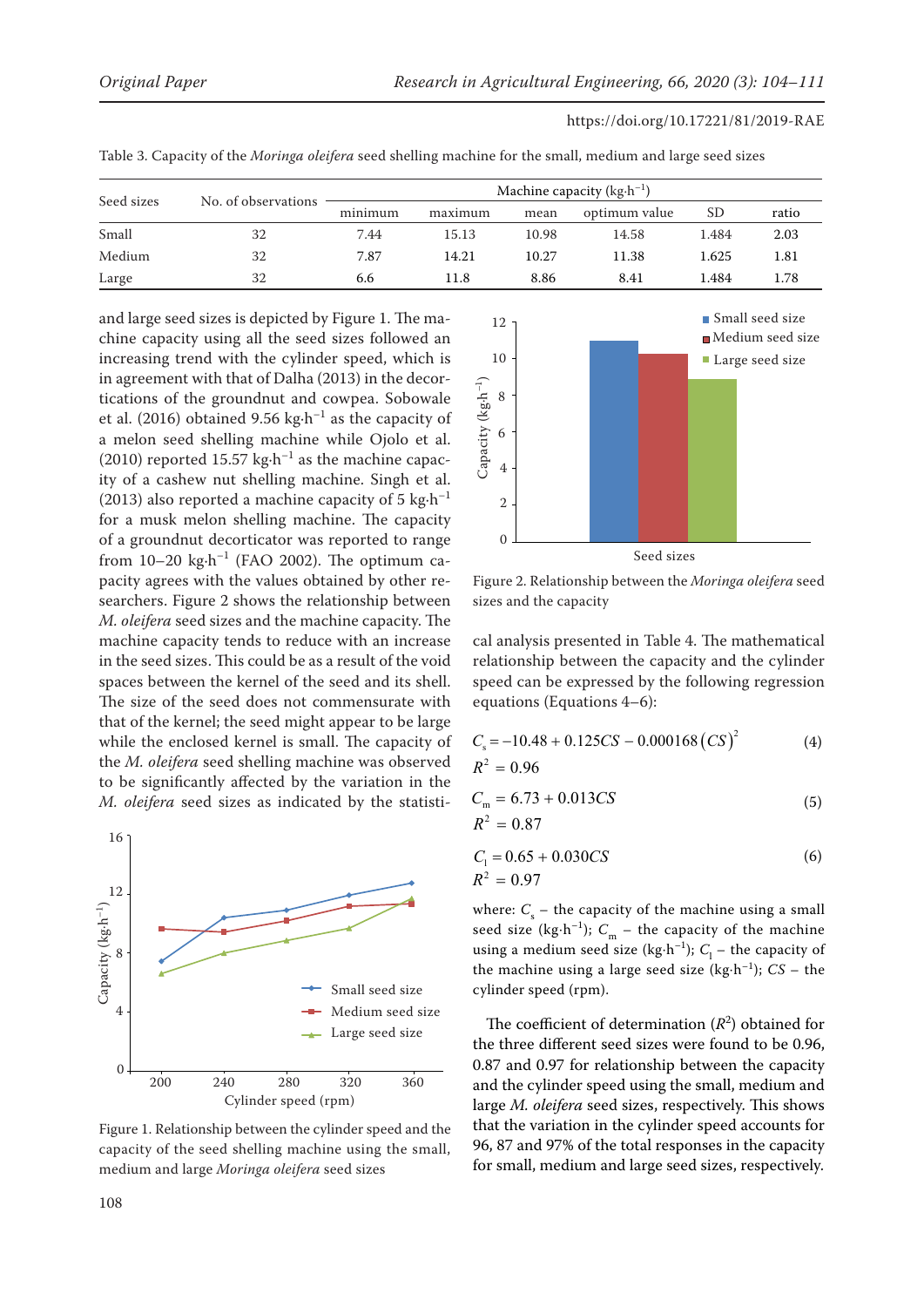Table 4. The ANOVA for the capacity  $(kg \cdot h^{-1})$  using the small, medium and large sizes of *Moringa oleifera* seeds

| Source            | SS     | df | МS    |       | $F$ -value $P$ -value |
|-------------------|--------|----|-------|-------|-----------------------|
| Between<br>groups | 74.93  | 2  | 37.46 | 13.50 | < 0.0001              |
| Within<br>groups  | 257.98 | 93 | 2.77  |       |                       |
| Total             | 332.91 | 95 |       |       |                       |
|                   |        |    |       |       |                       |

*df* – degree of freedom; SS – sum of squares; MS – mean square

**Specific energy consumption.** The SEC of the *M. oleifera* seed shelling machine was recorded to have maximum values of 58.01, 74.37 and 100.63 Wh $\cdot$ kg<sup>-1</sup> using the small, medium and large moringa seed sizes at cylinder speed of 360 rpm, respectively, while the minimum values were 31.25, 40.07 and 54.22  $Wh·kg<sup>-1</sup>$  using the small, medium and large moringa seed sizes at cylinder speed of 200 rpm, respectively, as shown in Table 5. The outcome of the greatest value of the specific energy consumption that was obtained for the large seed size could be as a result of the morphology and anisotropic properties of the seed which makes it require a larger compressive force during the shelling process. The SEC followed an increasing trend with the cylinder speed for all the seed sizes as shown in Figure 3, which could be as a result of interference between the air generated by the cylinder and the feathery nature of moringa seed shell. This implies that,

as the cylinder speed increased, most of the seeds are blown away, thus delaying the shelling process. This fact results in a greater energy consumption with a lower output. These findings are similar to observations of Liu et al (2016) for comminution of Douglas fir chips into finer particles. It is very obvious that the SEC increased with an increase in the seed sizes which is in agreement with Ghorbani et al. (2010, 2011) for the size reduction of alfalfa chops. However, the reverse is the case for the dehulling of sunflower seeds using a centrifugal shelling device



Figure 3. Plot of the cylinder speed against the specific energy consumption using the small, medium and large *Moringa oleifera* seed sizes

| Seed sizes | Cylinder speed | No. of observations | Specific energy consumption $(\text{Wh·kg}^{-1})$ |                                                                                                                                                                                                                                                                                                                                                                                                                  |       |       |        |
|------------|----------------|---------------------|---------------------------------------------------|------------------------------------------------------------------------------------------------------------------------------------------------------------------------------------------------------------------------------------------------------------------------------------------------------------------------------------------------------------------------------------------------------------------|-------|-------|--------|
|            | (rpm)          |                     | minimum                                           | maximum<br>SE<br>mean<br>0.798<br>42.90<br>35.93<br>59.66<br>53.63<br>0.679<br>1.539<br>53.92<br>43.69<br>57.26<br>53.07<br>0.523<br>58.01<br>0.375<br>54.98<br>55.00<br>46.06<br>1.022<br>76.49<br>68.75<br>0.870<br>69.12<br>56.02<br>1.973<br>73.41<br>68.03<br>0.671<br>74.37<br>70.49<br>0.480<br>74.42<br>62.33<br>1.384<br>103.50<br>93.03<br>1.178<br>93.54<br>75.80<br>2.670<br>92.06<br>99.33<br>0.908 |       | SD    |        |
|            | 200            | 20                  | 31.25                                             |                                                                                                                                                                                                                                                                                                                                                                                                                  |       |       | 3.568  |
|            | 240            | 20                  | 46.80                                             |                                                                                                                                                                                                                                                                                                                                                                                                                  |       |       | 3.036  |
| Small      | 280            | 20                  | 34.60                                             |                                                                                                                                                                                                                                                                                                                                                                                                                  |       |       | 6.883  |
|            | 320            | 20                  | 49.59                                             |                                                                                                                                                                                                                                                                                                                                                                                                                  |       |       | 2.339  |
|            | 360            | 20                  | 52.98                                             |                                                                                                                                                                                                                                                                                                                                                                                                                  |       |       | 1.675  |
|            | 200            | 20                  | 40.07                                             |                                                                                                                                                                                                                                                                                                                                                                                                                  |       |       | 4.574  |
|            | 240            | 20                  | 60.01                                             |                                                                                                                                                                                                                                                                                                                                                                                                                  |       |       | 3.892  |
| Medium     | 280            | 20                  | 44.35                                             |                                                                                                                                                                                                                                                                                                                                                                                                                  |       |       | 8.825  |
|            | 320            | 20                  | 63.58                                             |                                                                                                                                                                                                                                                                                                                                                                                                                  |       |       | 2.999  |
|            | 360            | 20                  | 67.92                                             |                                                                                                                                                                                                                                                                                                                                                                                                                  |       |       | 2.148  |
|            | 200            | 20                  | 54.22                                             |                                                                                                                                                                                                                                                                                                                                                                                                                  |       |       | 6.189  |
|            | 240            | 20                  | 81.20                                             |                                                                                                                                                                                                                                                                                                                                                                                                                  |       |       | 5.267  |
| Large      | 280            | 20                  | 60.02                                             |                                                                                                                                                                                                                                                                                                                                                                                                                  |       |       | 11.941 |
|            | 320            | 20                  | 86.03                                             |                                                                                                                                                                                                                                                                                                                                                                                                                  |       |       | 4.059  |
|            | 360            | 20                  | 91.90                                             | 100.63                                                                                                                                                                                                                                                                                                                                                                                                           | 95.39 | 0.650 | 2.907  |

Table 5. Specific energy consumption at the various cylinder speeds and seed sizes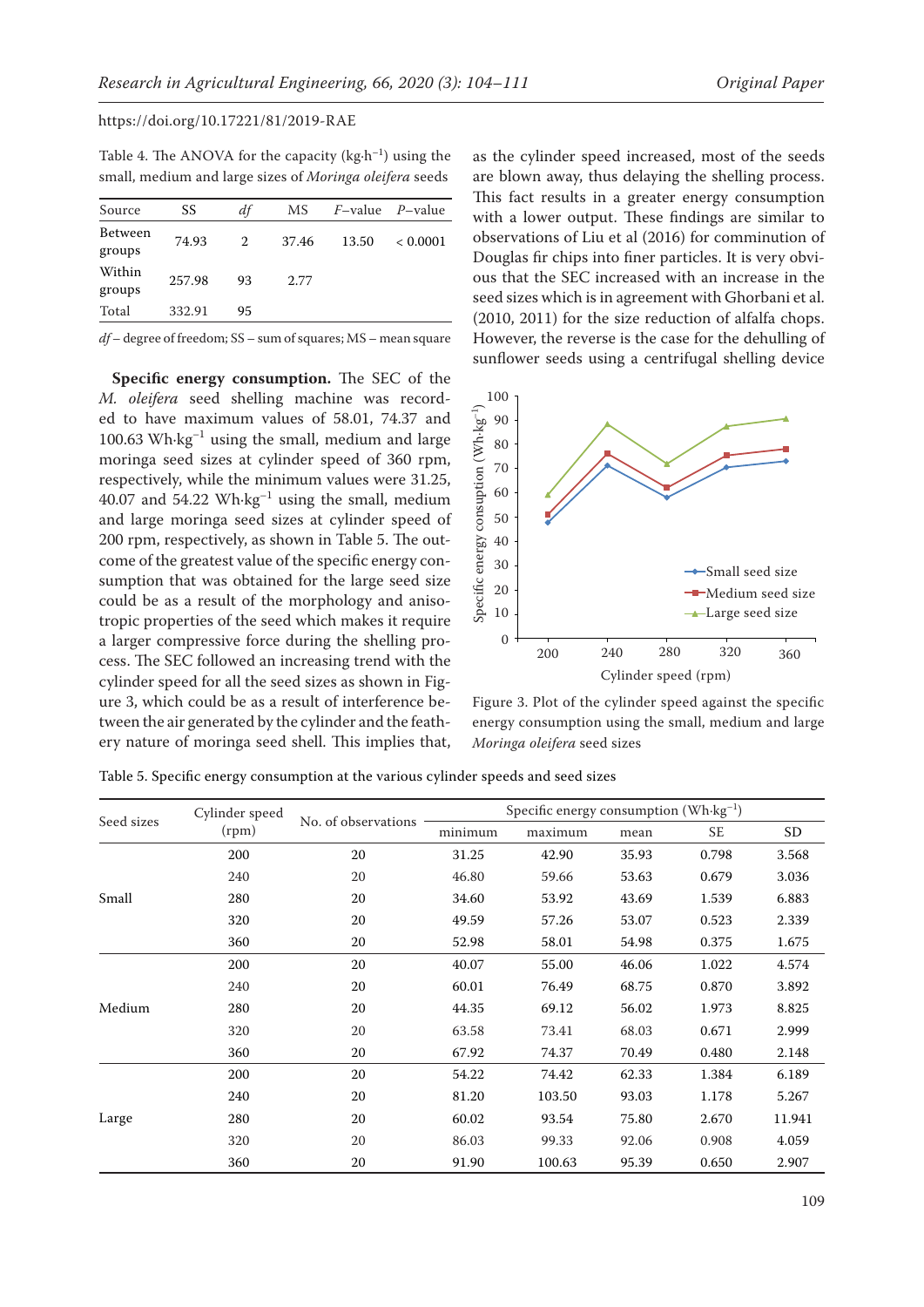| Seed Sizes       | Source         | SS              | df             | <b>MS</b>     | $F$ -value | $P$ -value |
|------------------|----------------|-----------------|----------------|---------------|------------|------------|
|                  | between groups | 5 400.27        | 4              | 1 350.07      | 86.98      | < 0.0001   |
| Small seed size  | within groups  | 1474.59         | 95             | 15.52         |            |            |
|                  | total          | 6874.86         | 99             |               |            |            |
|                  | between groups | 8 878.82        | 4              | 2 2 1 9 . 7 1 | 87.01      | < 0.0001   |
| Medium seed size | within groups  | 2423.58         | 95             | 25.51         |            |            |
|                  | total          | 11 302.4        | 99             |               |            |            |
|                  | between groups | 1 6215.24       | $\overline{4}$ | 4 0 5 3 . 8 1 | 87         | < 0.0001   |
| Large seed size  | within groups  | 4426.39         | 95             | 46.59         |            |            |
|                  | total          | 2 0 6 4 1 . 6 3 | 99             |               |            |            |

Table 6. The ANOVA for the SEC (Wh $\cdot$ kg<sup>-1</sup>) using the small, medium and large seed sizes

*df* – degree of freedom; SS – sum of squares; MS – mean square

(Das, Gupta 2005). The reverse data obtained could be due to the different types of the shelling devices in the machines. The type of shelling device in the *M. oleifera* seed shelling machine is a tangential impact shelling device, which is quite different from that of sunflower sheller. Moreover, it was observed that the cylinder speed had a significant effect on the SEC for all the seed sizes as confirmed by the statistical analysis presented in Table 6. The mathematical relationship between the SEC and the cylinder speed can be expressed by the following regression equations (Equation 7 – SEC using a small seed size; Equation 8 – SEC using a medium seed size; Equation 9 – SEC using a large seed size):

$$
SECS = -25.49 + 0.532CS - 0.00072 (CS)2 (7)
$$
  

$$
R2 = 0.56
$$

(8)  $\text{SEC}_{\text{M}} = -27.25 + 0.569CS - 0.00078 (CS)^2$  $R^2 = 0.56$ 

$$
SECL = -31.58 + 0.659CS - 0.0009 (CS)2
$$
 (9)  

$$
R2 = 0.56
$$

The coefficient of determination  $(R^2)$  obtained was found to be 0.56 for the relationship between the SEC and the cylinder speed using the small, medium and large *M. oleifera* seed sizes. This shows that the variation in the cylinder speed accounts for 56% of the total responses in the SEC for all the seed sizes.

# **CONCLUSION**

The study on the Specific Energy Consumption of a *M. oleifera* seed shelling machine showed that the SEC increased with the *M. oleifera* seed sizes. The variation in the cylinder speed with the SEC follows an increasing trend, i.e., the cylinder speed tends to increase with the SEC. The minimum values obtained for the SEC using the small, medium and large *M. oleifera* seed sizes were 31.25, 40.07 and  $54.22$  Wh $\cdot$ kg<sup>-1</sup>, respectively, at a cylinder speed of 200 rpm, while the maximum SEC value obtained for the small, medium and large moringa seed sizes were 58.01, 74.37 and 100.63 Wh $\cdot$ kg<sup>-1</sup>, respectively, at a cylinder speed of 360 rpm. The optimum values for the machine capacity were 14.58, 11.38 and 8.41 kg $\cdot$ h<sup>-1</sup> using the small, medium and large seed sizes, respectively. The machine capacity increased with an increase in the cylinder speed using all the seed sizes. The machine capacity and the SEC were found to be significantly affected by the variation in the cylinder speed and seed sizes.

**Acknowledgement:** The authors are grateful to the University of Ibadan and the Federal College of Forestry Mechanisation Afaka Kaduna, the Forestry Research Institute of Nigeria, for making their facilities available for this research. The contribution of the Nigerian Institute of Agricultural Engineers, the Kaduna Chapter is also appreciated.

#### **REFERENCES**

- ASABE (2008): Standards S352.2: Moisture Measurement-Unground Grains and Seeds. St. Joseph, American Society of Agricultural and Biological Engineers.
- Bitra V.S., Womac A.R., Igathinathane C., Miu P.I., Yang Y.T., Smith D.R., Chevanan N., Sokhansanj S. (2009): Direct measures of mechanical energy forknife mill size reduction of switch grass, wheat straw, and corn stover. Bioresource Technology, 100: 6578–6585.
- Dalha I.B. (2013): Modification and performance evaluation of IAR groundnut sheller for some selected varieties of